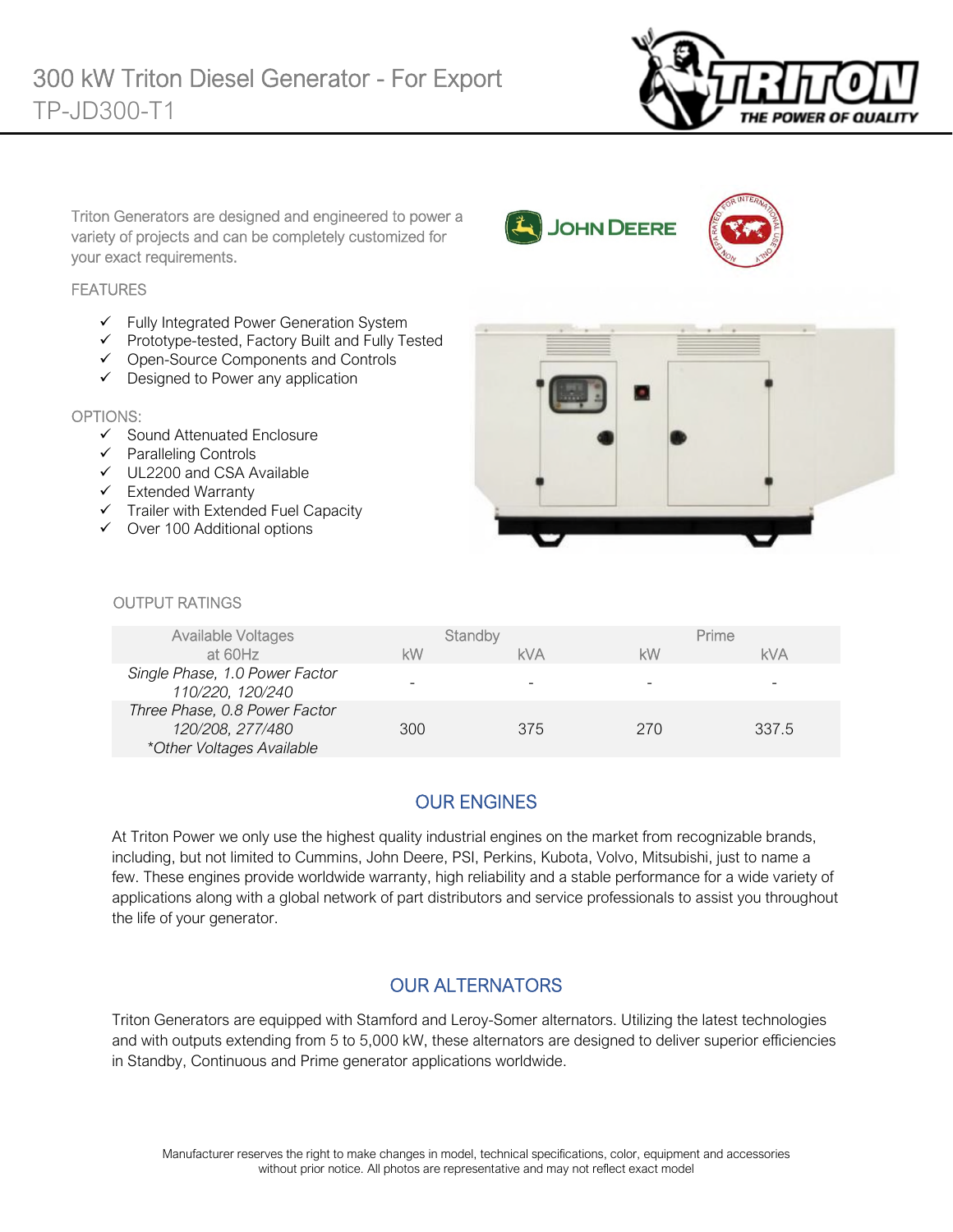

### ENGINE INFORMATION

| Engine Make                      | John Deere                              |
|----------------------------------|-----------------------------------------|
| Model                            | 6135HF475                               |
| <b>Tier Rating</b>               | Non Rated                               |
| Engine Speed (RPM)               | 1800                                    |
| Engine Power Output at rated RPM | 448 kWm / 600 HP                        |
| Cooling                          | <b>Radiator Cooled</b>                  |
| Aspiration                       | Turbocharged and air-to-air aftercooled |
| Total Displacement (Liter)       | 13.5                                    |
| No. of Cylinders and Build       | 6, in line                              |
| <b>Bore and Stroke</b>           | 132 x 165                               |
| <b>Compression Ratio</b>         | 16.0:1                                  |
| Governor                         | Electronic                              |
| Fuel Consumption (L/hr)          |                                         |
| <b>Full Load</b>                 | 76                                      |
| 75% Load                         | 61                                      |
| 50% Load                         | 44                                      |
| Oil Capacity (Liter)             | 58                                      |
| Coolant Capacity (Liter)         | 47                                      |

### ALTERNATOR INFORMATION

| Manufacturer                          | Leroy Somer or Stamford                                         |
|---------------------------------------|-----------------------------------------------------------------|
| Design                                | Brushless single bearing, revolving field                       |
| <b>Stator</b>                         | 2/3 pitch                                                       |
| Rotor                                 | Single bearing, flexible disc                                   |
| <b>Insulation System</b>              | Class H                                                         |
| <b>Standard Temperature Rise</b>      | 125-163°C Continuous                                            |
| Exciter Type                          | <b>Self Excited</b>                                             |
| <b>Phase Rotation</b>                 | A(U), B(V), C(W)                                                |
| <b>Alternator Cooling</b>             | Direct drive centrifugal blower fan                             |
| AC Waveform Total Harmonic Distortion | No load < $1.5\%$ . Non distorting balanced linear load < $5\%$ |
| Telephone Influence Factor (TIF)      | <50 per NEMA MG1-22.43                                          |
| Telephone Harmonic Factor (THF)       | $<$ 2%                                                          |

# DEEP SEA DIGITAL CONTROLLER

- Adaptable for a wide variety of single gen-set applications, supporting diesel, gas and petrol engines.
- Monitors engine speed, oil pressure, coolant temperature, frequency, voltage, current, power and fuel level, giving you comprehensive engine and alternator protection.
- <sup>o</sup> Easy USB configuration via the DSE PC Suite or directly through the controller's panel.
- <sup>o</sup> Standard units include models DSE4520 or DSE4510. Additional models for AutoStart (DSE73XX and DSE74XX Series) and Synchronization (DSE86XX Series) available upon request on customized equipment.

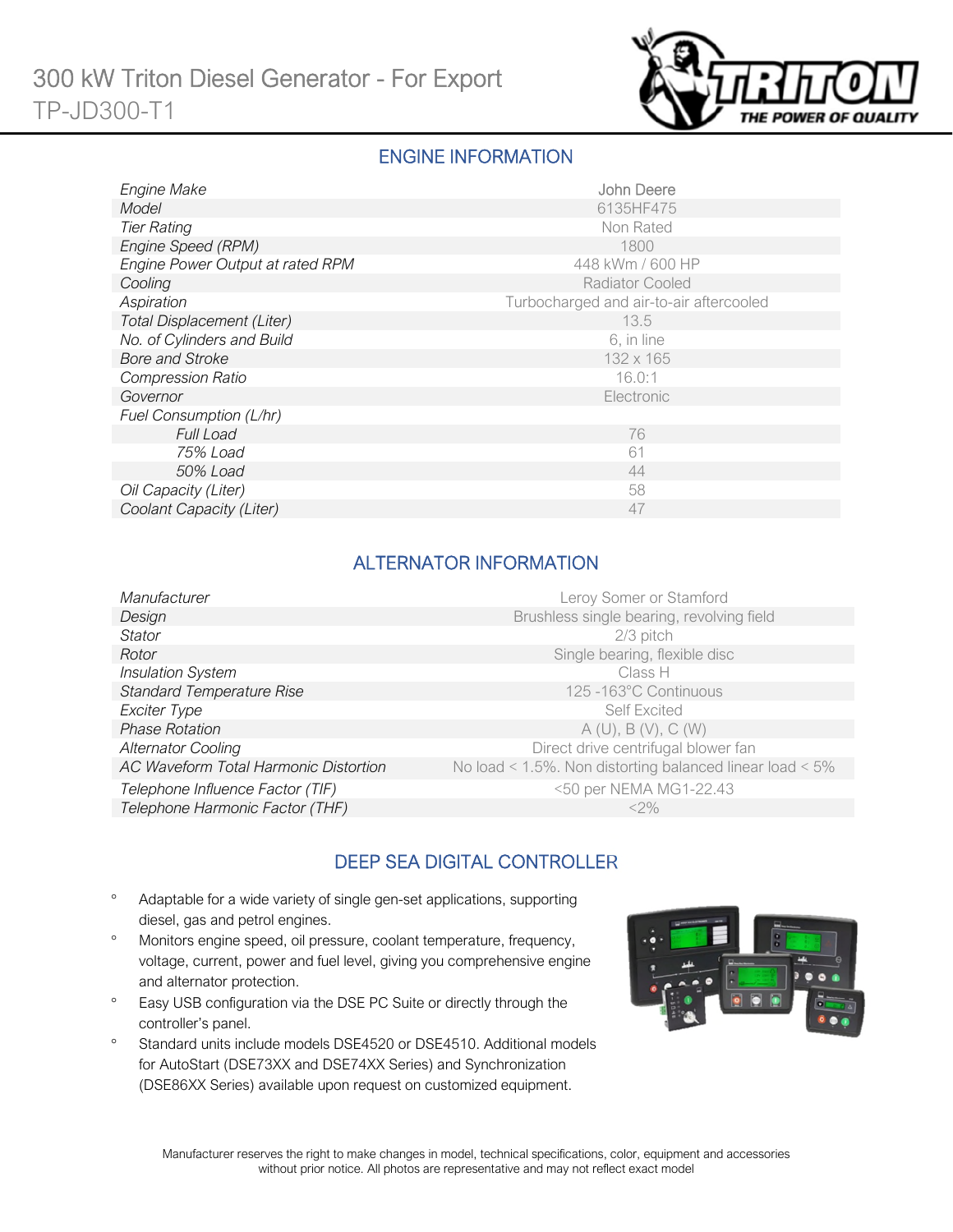

# STANDARD ITEMS

- Engine System:
	- o Oil Drain Extension
	- o Air Cleaner
	- o Critical Exhaust Silencer (Enclosed Versions)
	- o Expanded Metal Safety Guards
- Fuel System
	- o Primary Fuel Filter
	- o Fuel Lock-off
		- o Flexible Fuel Lines
	- Cooling System
		- o Factory Installed Radiator
		- o 50/50 Ethylene glycol antifreeze
		- o Radiator Drain Extension
- Electrical System
	- o Unit Mounted Mainline Circuit Breaker
	- o Battery Charging Alternator
	- o Battery Tray and Cables
	- o Emergency Stop Switch
- Generator Set
	- o Mounted on Heavy Duty Steel Base Frame
	- o Anti-Vibration Pads between Engine/Alternator and Frame
	- o Full Factory Load Bank Testing
	- o Sub-Base Lifting Points
- $\checkmark$  Alternator
	- o Single and Three Phase
	- o 12 Lead Stamford or Leroy-Somer
- $\checkmark$  Enclosure (if selected)
	- o Heavy Duty Steel Enclosure (Aluminum Options)
	- o Powder Coated Finish
	- o Easy Access to All Service Points
	- o Fully Sound Attenuated
	- o Advanced Water and Dust Proofing
	- o Easy to Transport
	- o Includes 8-hour single wall fuel tank

# OPTIONAL ITEMS

- Engine System:
	- o Upgraded Exhaust Silencers (Hospital, Residential, Critical)
	- o Heavy Duty Air filters
	- o Oil Heater
	- o Block Heater (Circulating, up to 5000 Watt)
- $\checkmark$  Fuel System
	- o Multi-Valve Fuel Connections
	- o Fuel Cooler
- Electrical System
	- o Battery Charger (Standard and Float Type)
	- o Additional Circuit Breakers
	- o Shunt Trips
	- o Electrically Controlled Breakers
	- o Medium Voltage Alternators
	- o Paralleling Systems
	- o Electrical Connections (Cam-Locks, Refer Plugs, Distro Panel, and more)
- Cooling System
	- o Upgraded Radiator Systems
	- o Marine Grade Radiator
- Generator Set
	- o Seismic Isolators
	- o Remote Mounted Control System
- Enclosure
	- o Aluminum Enclosure
	- o Ultra-Quiet Enclosure
	- o 20 and 40' Container Packages
	- o Custom Paint Colors
- $\checkmark$  Alternator
	- o 600 Voltage
	- o Medium Voltage (1000 to 13,200 voltage)
	- o Two Bearing
- $\checkmark$  Additional Options
	- o Please inquire, Triton can assist in engineering nearly any option